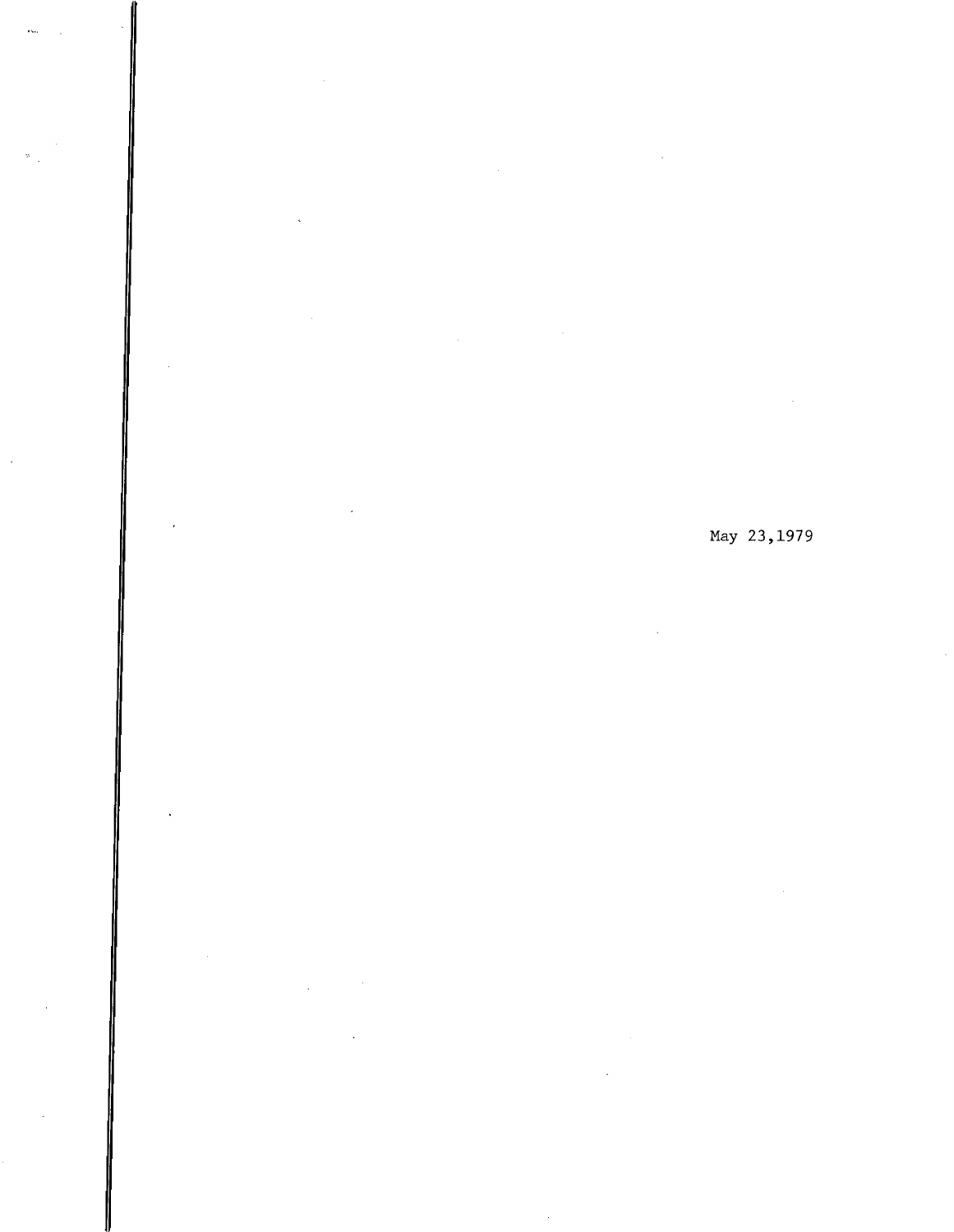The Minutes of the 57th Meeting of the Executive Committee of Faculty Council held on Wednesday, May 23,1979 at 10:00 a.m. in the Faculty Conference Room, 250 Allen Building.

Members Present: R. D. Connor, Chairman; Professors B. D. Macpherson, P. K. Isaac, P. Loewen, H. Duckworth, R. E. Longton, K. Mount, R. G. Woods, K. W. Stewart; G. Richardson, Secretary Regrets: H. Christianson and W. C. Brisbin

Visitors: C. Prosk, V. Taylor, C. Henry

The Minutes of the 56th meeting held on May 9,1979 were approved Duckworth (Woods).

There were no matters arising from these minutes, and there were no communications.

4. Bursary and Award Winners

-<br>- 9

#### University of Manitoba Faculty Association Scholarshi  $(i)$

It was pointed out that this scholarship had to be awarded in its entirety and could not be split. The top four candidates each had weighted G.P.A.'s of 4.50. Because of this the committee took into consideration the previous year's work and on this basis the scholarship was awarded to LUI, Kam Patrick.

 $(ii)$ Morton Stall Memorial Scholarship and the Maxwell Rady Scholarship

Because the same two students, each with 4.50 C.P.A.'s, appeared on both these scholarships, it was agreed that they would split the monetary awards. The winners were GUSLITS, B. G., and ZANKE, B. W. Patrick Lui was a contender for the Rady Scholarship but because he had been awarded the UNFA scholarship the committee decided not to include him in their considerations.

 $(iii)$ Rosabelle Searle Leach Scholarshi

This scholarship was awarded to KLEIMAN, R.N.

(iv) University Women's Club of Winnipeg

This scholarship was awarded to ADDISON, B.

Isbister Scholarship

It was agreed that KARASICK, M.S. would receive a full Isbister scholarship, and GRAHAM, C.R., McGINNIS, R.K., TAGGER, O.Y, LEE, F.T.P. and MEYERS, M.P.

...2

 $4.11$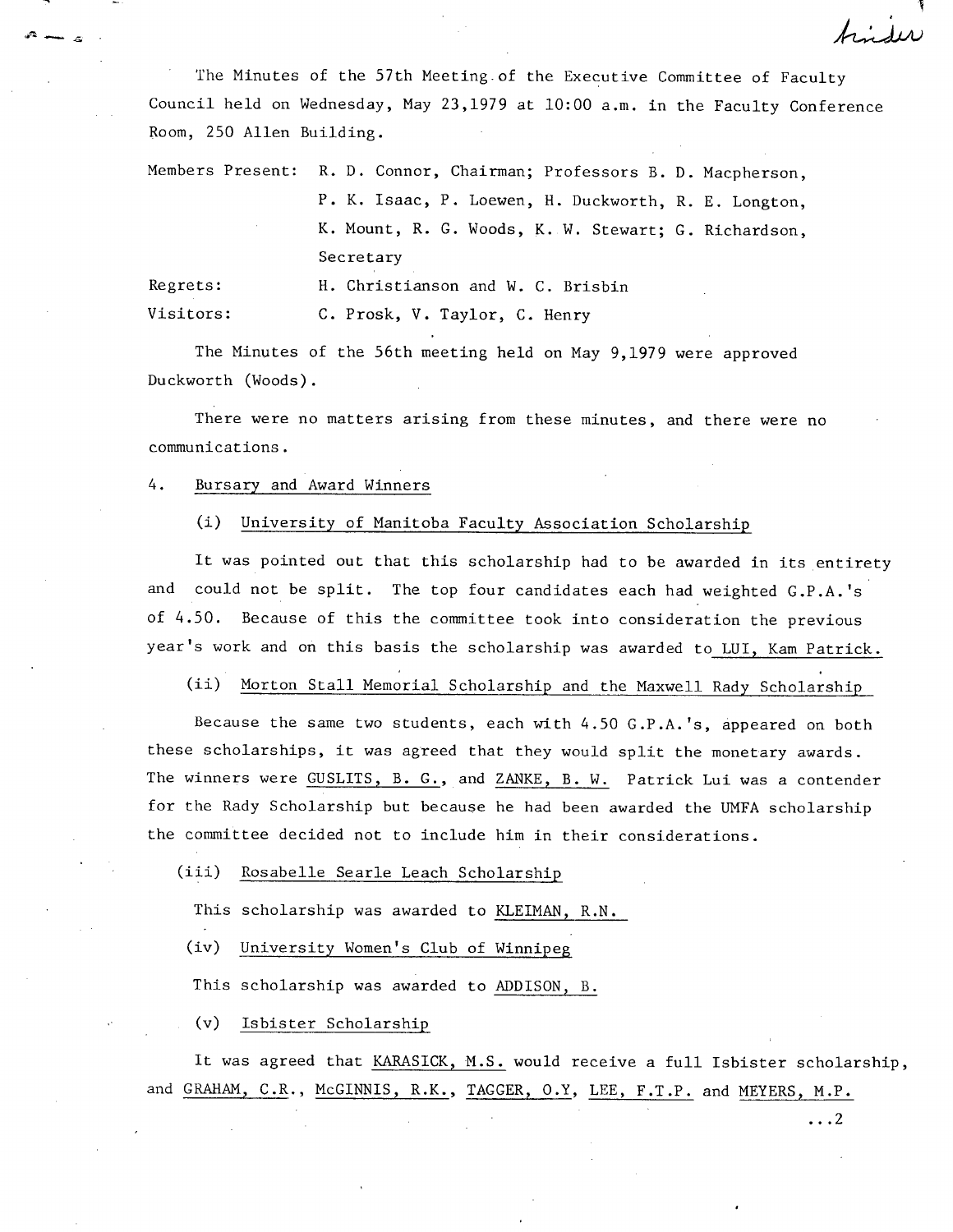would share the remaining four Isbister scholarships plus one Alumni Scholarship.

-2--

(vi) Alumni Association Scholarshi

Included in the list of possible winners was a student who had taken a 33 credit hour load. Based on the 33 credit hours he had a weighted CPA of 3.91 which included a F-Incomplete on a 3 credit hour course. Without this course and based on a normal 30 credit hour program he had a weighted GPA of 4.30. The committee learned that it was not unusual for grades of this sort to be given by this particular department. In fact 3 of the 6 students taking the course had "Incompletes". Part of the problem was that these students had to complete their assignments by using the University's computer which at exam time was very heavily booked. It was Dean Macpherson's understanding that the Department forewarned all their students who requested an Incomplete status that their decision could affect their chances for scholarship and inclusion on the Dean's Honour List. The final decision was the student's. With this information it was moved Longton (Woods) that:

"the student should be considered on the basis of 30 credit hours".

3 in favour 5 against DEFEATED

Consideration of this student at his full 33 credit hour program meant that he was not eligible for an Alumni scholarship.

The Committee moved Duckworth (Stewart) to award the remaining 22 scholarships to the following students:

> Anderson, K.E. Bayomi, D. J. Carson, S.E. Patterson, C.D. Lee, S.S. Karasiuk, G.R. Doak, G.J. Veregin, R.P. Enns, E.R. Semelka, R.C. Smith, D.L. Mowat, G.S. Potter, T.C. Brownstone, R.M. Dhillon, M.D. Froese, N.R. From, M.L.

> > . . . 3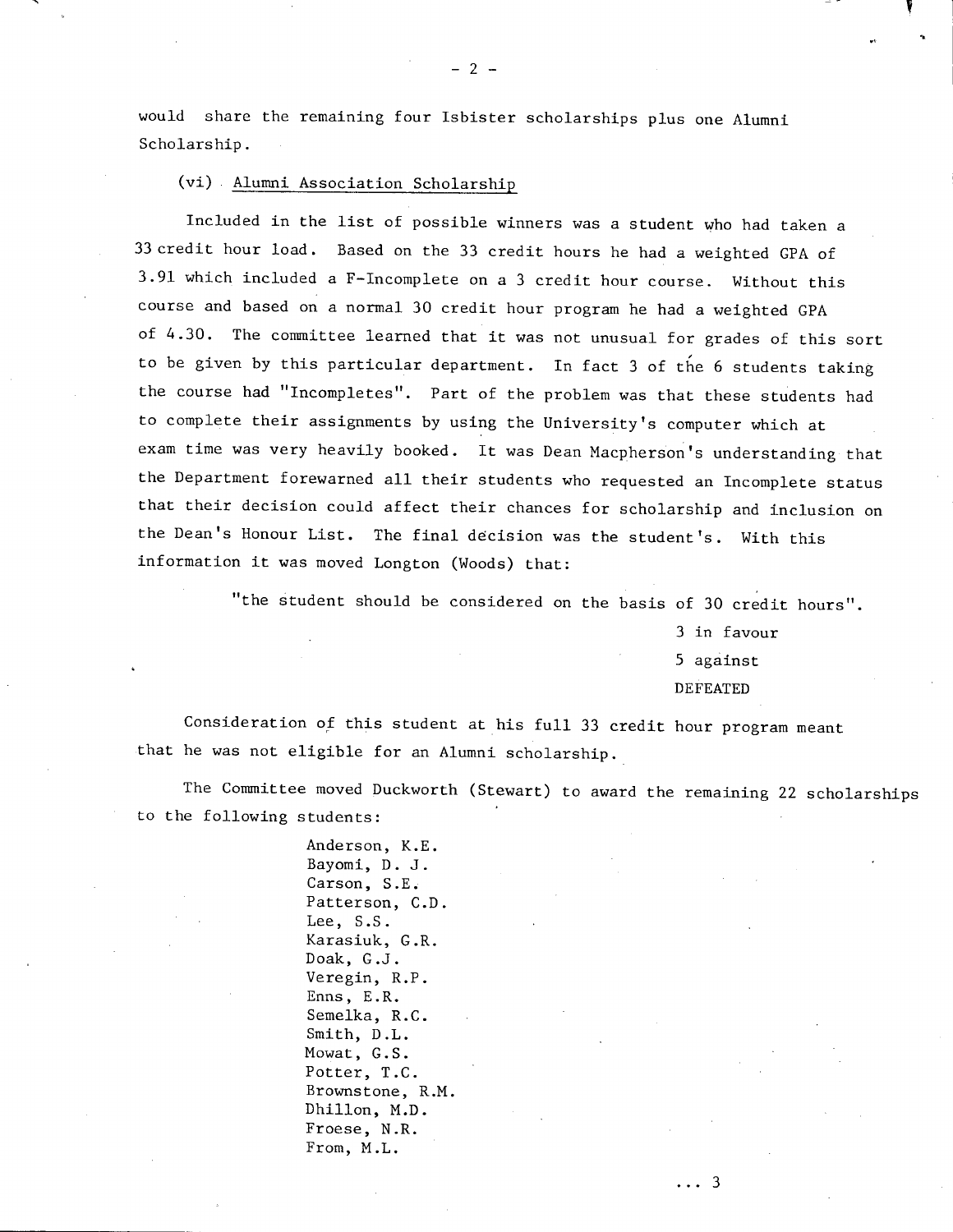Each of these students would receive a full Alumni Scholarship. The following students would share the remaining five scholarships:

> Bard, R.J. Davidson, J.M. Enns, J.P.I. Gullichsen, E.A. Tam, S.C.J. Acheson, L.D. Brown, C.D. Burega, P.M. McLennon, J.E. Craton, D.N.

The Committee ratified the tentative winners of the other scholarships by unanimous vote. It was formally moved Macpherson (Woods) that

> "this committee authorize Carol Prosk and Prof. C. Henry to make any changes necessary to the Committee's chosen winners".

> > Unanimous

 $\ldots$  4

#### 5. Other Business

Dean Macpherson wished to report on the two items from the Report on the New Degrees that had been sent to the Faculty Committee on Courses for disposition.

(i) Courses from outside the faculty available to Science students

It was the Committee on Courses' decision that because students now have the right to request credit for courses taken which are not on the special course list, that they would not alter this route. They did recommend however that this right and the route to follow be more widely advertised. The Committee was concerned with the magnitude of the number of courses available that students could request credit for and they did not want to have to study each one individually to decide whether or not it was appropriate. The committee was also conscious of the feelings that could be generated in other faculties and schools if certain courses they proposed were deemed by Science not to be appropriate for Science students. Finally the committee felt it necessary to establish a time by which the student would have to have their requests made known. The Committee, which would make the final decision, did not want to be flooded with requests at the start of classes each September as they felt they would be if they did not set a deadline.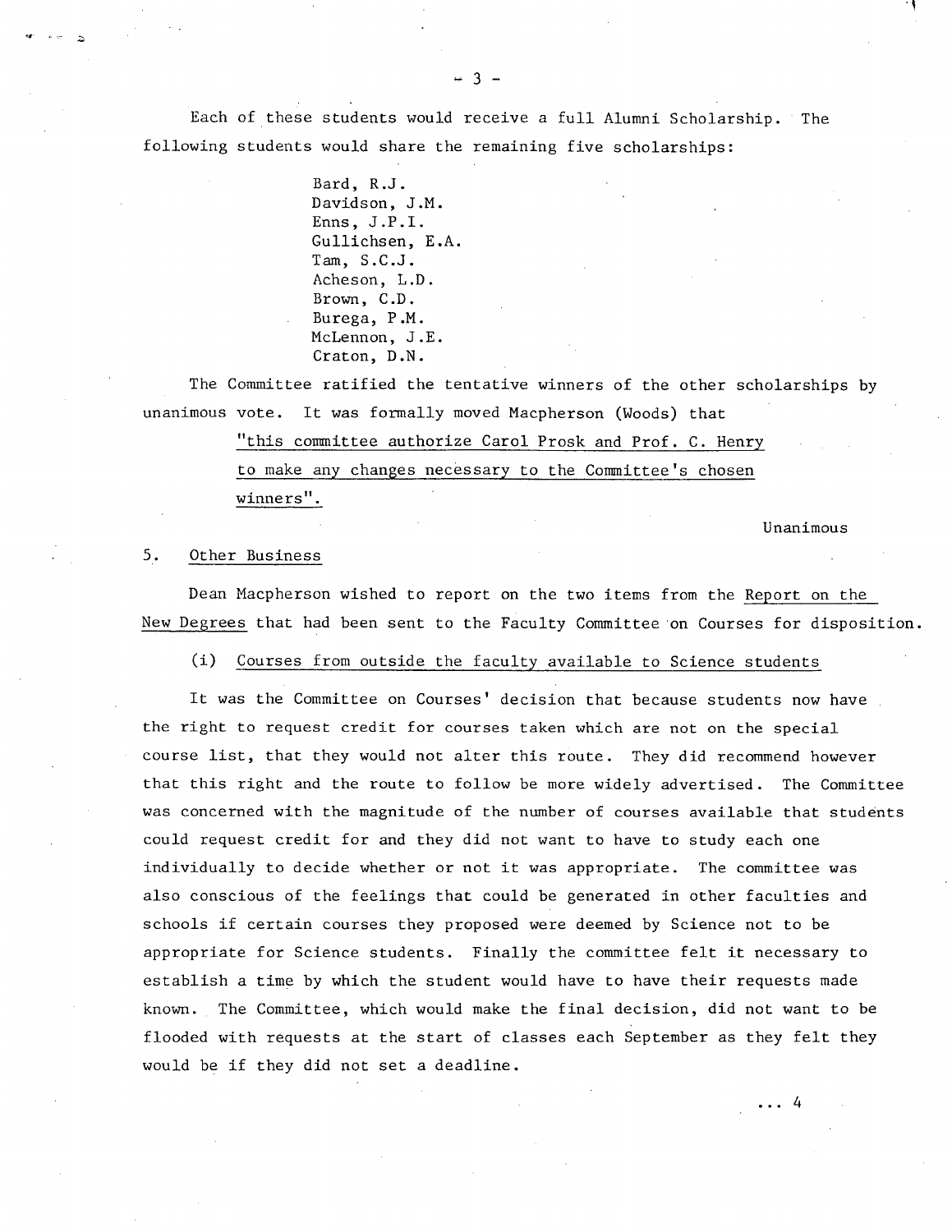#### (ii) Preparation of recommended programs of courses

The Committee on Courses was not sure what was meant by this recommendation. They interpreted it to mean advice given to first year students on the best selection of courses to enrol in, in first year, knowing that the student wished to eventually go into Chemistry, Physics, or whatever.

**11** 

The departments were grouped and members of the Committee on Courses were going to formulate a list of recommended courses for each group i.e Mathematics departments, Biology departments, and report back to the Committee.

Before adjourning the meeting the Chairman thanked those members whose term of office concluded May 31 for their time and contributions to the meetings. These members were Drs. Longton, Duckworth, Brisbin, and Cerhard.

The meeting adjourned at 11.10 a.m.

gr/sc